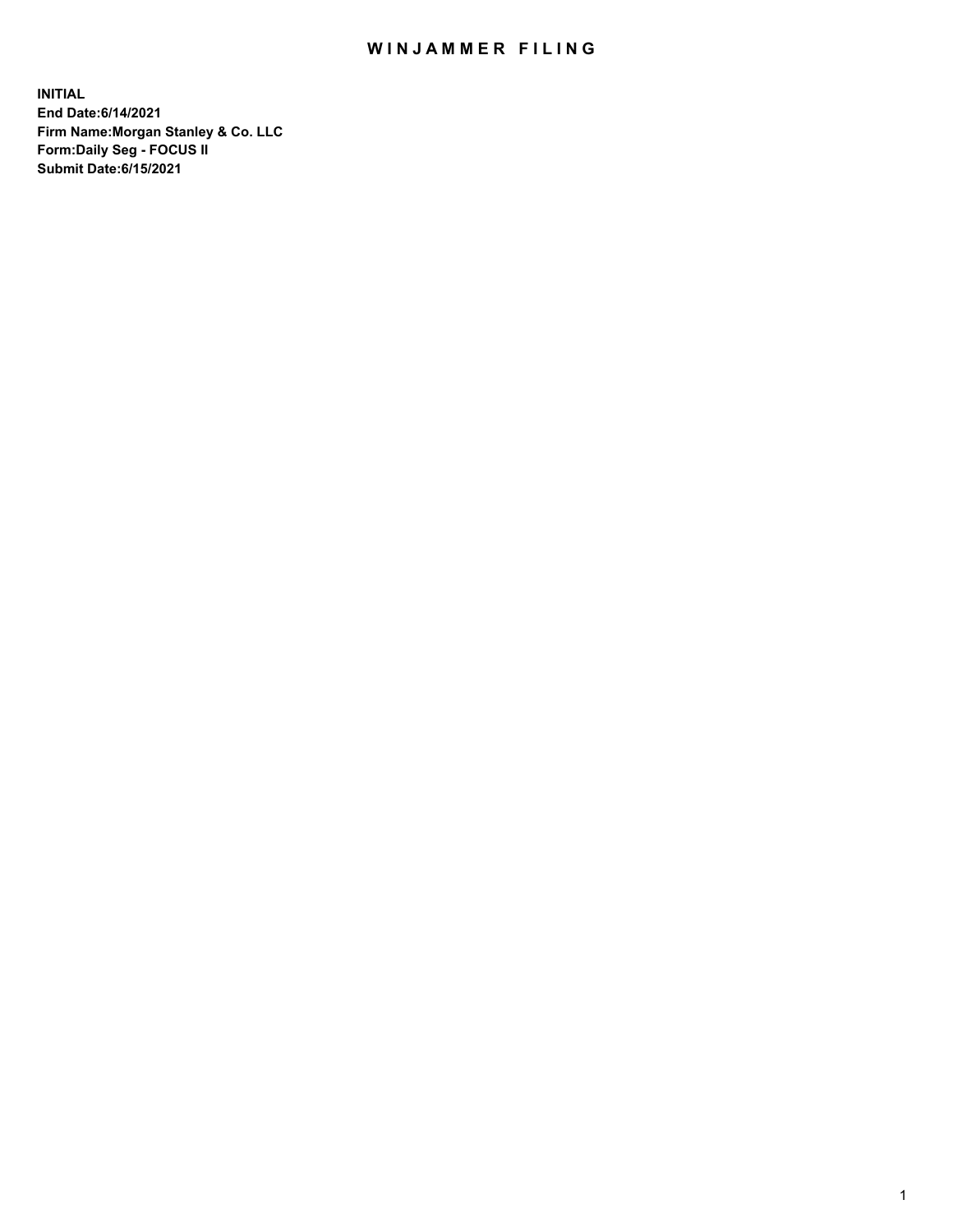**INITIAL End Date:6/14/2021 Firm Name:Morgan Stanley & Co. LLC Form:Daily Seg - FOCUS II Submit Date:6/15/2021 Daily Segregation - Cover Page**

| Name of Company                                                                                                                                                                                                                                                                                                                | <b>Morgan Stanley &amp; Co. LLC</b>                     |
|--------------------------------------------------------------------------------------------------------------------------------------------------------------------------------------------------------------------------------------------------------------------------------------------------------------------------------|---------------------------------------------------------|
| <b>Contact Name</b>                                                                                                                                                                                                                                                                                                            | <b>Ikram Shah</b>                                       |
| <b>Contact Phone Number</b>                                                                                                                                                                                                                                                                                                    | 212-276-0963                                            |
| <b>Contact Email Address</b>                                                                                                                                                                                                                                                                                                   | Ikram.shah@morganstanley.com                            |
| FCM's Customer Segregated Funds Residual Interest Target (choose one):<br>a. Minimum dollar amount: ; or<br>b. Minimum percentage of customer segregated funds required:% ; or<br>c. Dollar amount range between: and; or                                                                                                      | 235,000,000<br><u>0</u><br><u>00</u>                    |
| d. Percentage range of customer segregated funds required between:% and%.<br>FCM's Customer Secured Amount Funds Residual Interest Target (choose one):                                                                                                                                                                        | 0 <sup>0</sup>                                          |
| a. Minimum dollar amount: ; or<br>b. Minimum percentage of customer secured funds required:%; or<br>c. Dollar amount range between: and; or<br>d. Percentage range of customer secured funds required between: % and %.                                                                                                        | 140,000,000<br><u>0</u><br><u>0 0</u><br>0 <sub>0</sub> |
| FCM's Cleared Swaps Customer Collateral Residual Interest Target (choose one):<br>a. Minimum dollar amount: ; or<br>b. Minimum percentage of cleared swaps customer collateral required:% ; or<br>c. Dollar amount range between: and; or<br>d. Percentage range of cleared swaps customer collateral required between:% and%. | 92,000,000<br><u>0</u><br>0 Q<br>0 <sub>0</sub>         |

Attach supporting documents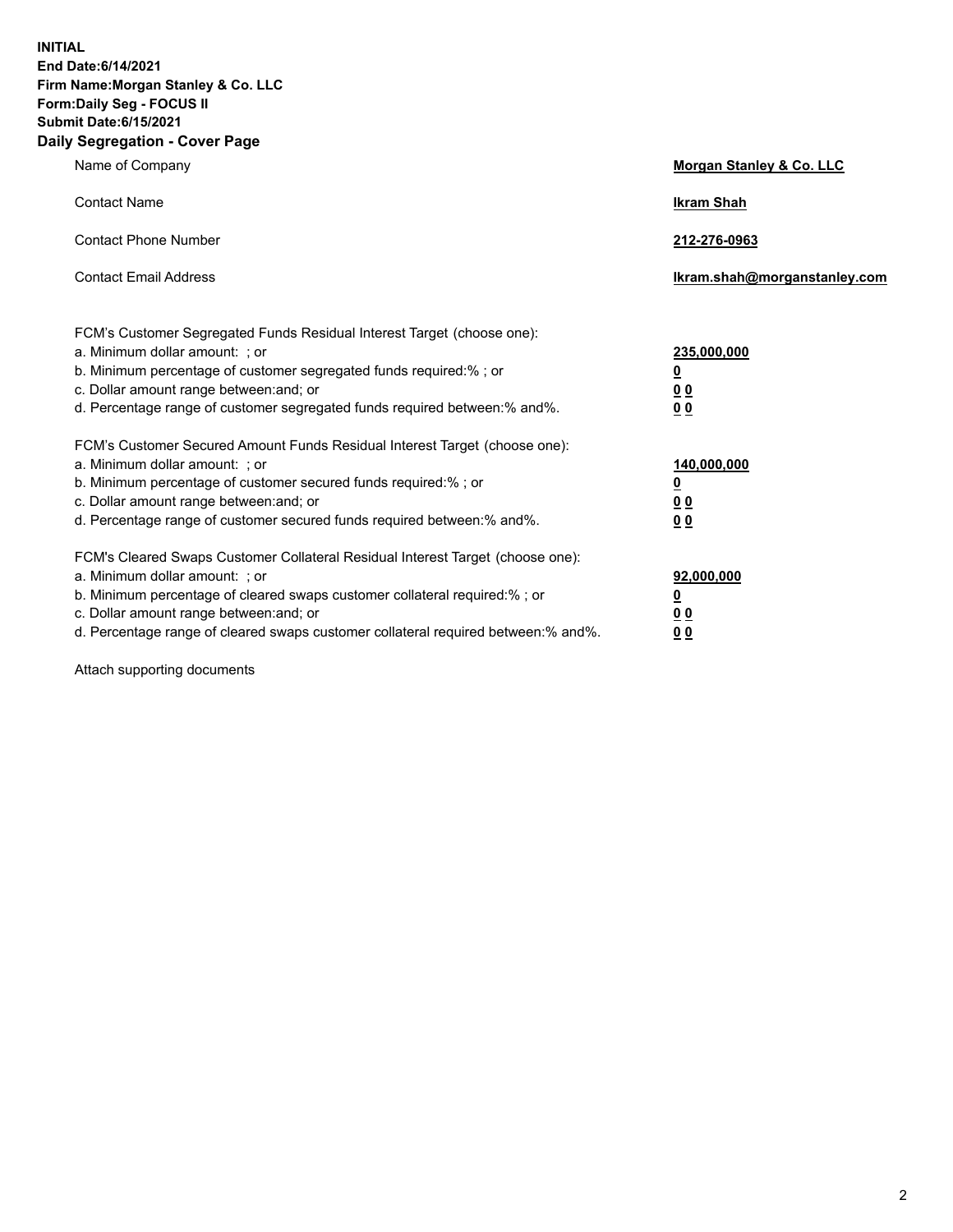## **INITIAL End Date:6/14/2021 Firm Name:Morgan Stanley & Co. LLC Form:Daily Seg - FOCUS II Submit Date:6/15/2021**

## **Daily Segregation - Secured Amounts**

|    | Foreign Futures and Foreign Options Secured Amounts                                               |                                         |
|----|---------------------------------------------------------------------------------------------------|-----------------------------------------|
|    | Amount required to be set aside pursuant to law, rule or regulation of a foreign                  | $0$ [7305]                              |
|    | government or a rule of a self-regulatory organization authorized thereunder                      |                                         |
| 1. | Net ledger balance - Foreign Futures and Foreign Option Trading - All Customers                   |                                         |
|    | A. Cash                                                                                           | 4,682,608,903 [7315]                    |
|    | B. Securities (at market)                                                                         | 2,174,329,952 [7317]                    |
| 2. | Net unrealized profit (loss) in open futures contracts traded on a foreign board of trade         | 1,062,902,703 [7325]                    |
| 3. | Exchange traded options                                                                           |                                         |
|    | a. Market value of open option contracts purchased on a foreign board of trade                    | 32,051,014 [7335]                       |
|    | b. Market value of open contracts granted (sold) on a foreign board of trade                      | -23,646,772 [7337]                      |
| 4. | Net equity (deficit) (add lines 1. 2. and 3.)                                                     | 7,928,245,800 [7345]                    |
| 5. | Account liquidating to a deficit and account with a debit balances - gross amount                 | 38,201,406 [7351]                       |
|    | Less: amount offset by customer owned securities                                                  | -37,319,403 [7352] 882,003 [7354]       |
| 6. | Amount required to be set aside as the secured amount - Net Liquidating Equity                    | 7,929,127,803 [7355]                    |
|    | Method (add lines 4 and 5)                                                                        |                                         |
| 7. | Greater of amount required to be set aside pursuant to foreign jurisdiction (above) or line<br>6. | 7,929,127,803 [7360]                    |
|    | FUNDS DEPOSITED IN SEPARATE REGULATION 30.7 ACCOUNTS                                              |                                         |
| 1. | Cash in banks                                                                                     |                                         |
|    | A. Banks located in the United States                                                             | 491,085,374 [7500]                      |
|    | B. Other banks qualified under Regulation 30.7                                                    | 694,869,422 [7520] 1,185,954,796        |
|    |                                                                                                   | [7530]                                  |
| 2. | <b>Securities</b>                                                                                 |                                         |
|    | A. In safekeeping with banks located in the United States                                         | 565,399,251 [7540]                      |
|    | B. In safekeeping with other banks qualified under Regulation 30.7                                | 42,844,893 [7560] 608,244,144<br>[7570] |
| 3. | Equities with registered futures commission merchants                                             |                                         |
|    | A. Cash                                                                                           | 17,766,977 [7580]                       |
|    | <b>B.</b> Securities                                                                              | $0$ [7590]                              |
|    | C. Unrealized gain (loss) on open futures contracts                                               | 2,612,303 [7600]                        |
|    | D. Value of long option contracts                                                                 | $0$ [7610]                              |
|    | E. Value of short option contracts                                                                | 0 [7615] 20,379,280 [7620]              |
| 4. | Amounts held by clearing organizations of foreign boards of trade                                 |                                         |
|    | A. Cash                                                                                           | $0$ [7640]                              |
|    | <b>B.</b> Securities                                                                              | $0$ [7650]                              |
|    | C. Amount due to (from) clearing organization - daily variation                                   | $0$ [7660]                              |
|    | D. Value of long option contracts                                                                 | $0$ [7670]                              |
|    | E. Value of short option contracts                                                                | 0 [7675] 0 [7680]                       |
| 5. | Amounts held by members of foreign boards of trade                                                |                                         |
|    | A. Cash                                                                                           | 3,697,135,080 [7700]                    |
|    | <b>B.</b> Securities                                                                              | 1,566,085,808 [7710]                    |
|    | C. Unrealized gain (loss) on open futures contracts                                               | 1,060,290,400 [7720]                    |
|    | D. Value of long option contracts                                                                 | 32,051,014 [7730]                       |
|    | E. Value of short option contracts                                                                | -23,646,772 [7735] 6,331,915,530        |
|    |                                                                                                   | [7740]                                  |
| 6. |                                                                                                   |                                         |
| 7. | Amounts with other depositories designated by a foreign board of trade                            | $0$ [7760]<br>$0$ [7765]                |
| 8. | Segregated funds on hand<br>Total funds in separate section 30.7 accounts                         |                                         |
| 9. | Excess (deficiency) Set Aside for Secured Amount (subtract line 7 Secured Statement               | 8,146,493,750 [7770]                    |
|    | Page 1 from Line 8)                                                                               | 217,365,947 [7380]                      |

- 10. Management Target Amount for Excess funds in separate section 30.7 accounts **140,000,000** [7780]
- 11. Excess (deficiency) funds in separate 30.7 accounts over (under) Management Target **77,365,947** [7785]

3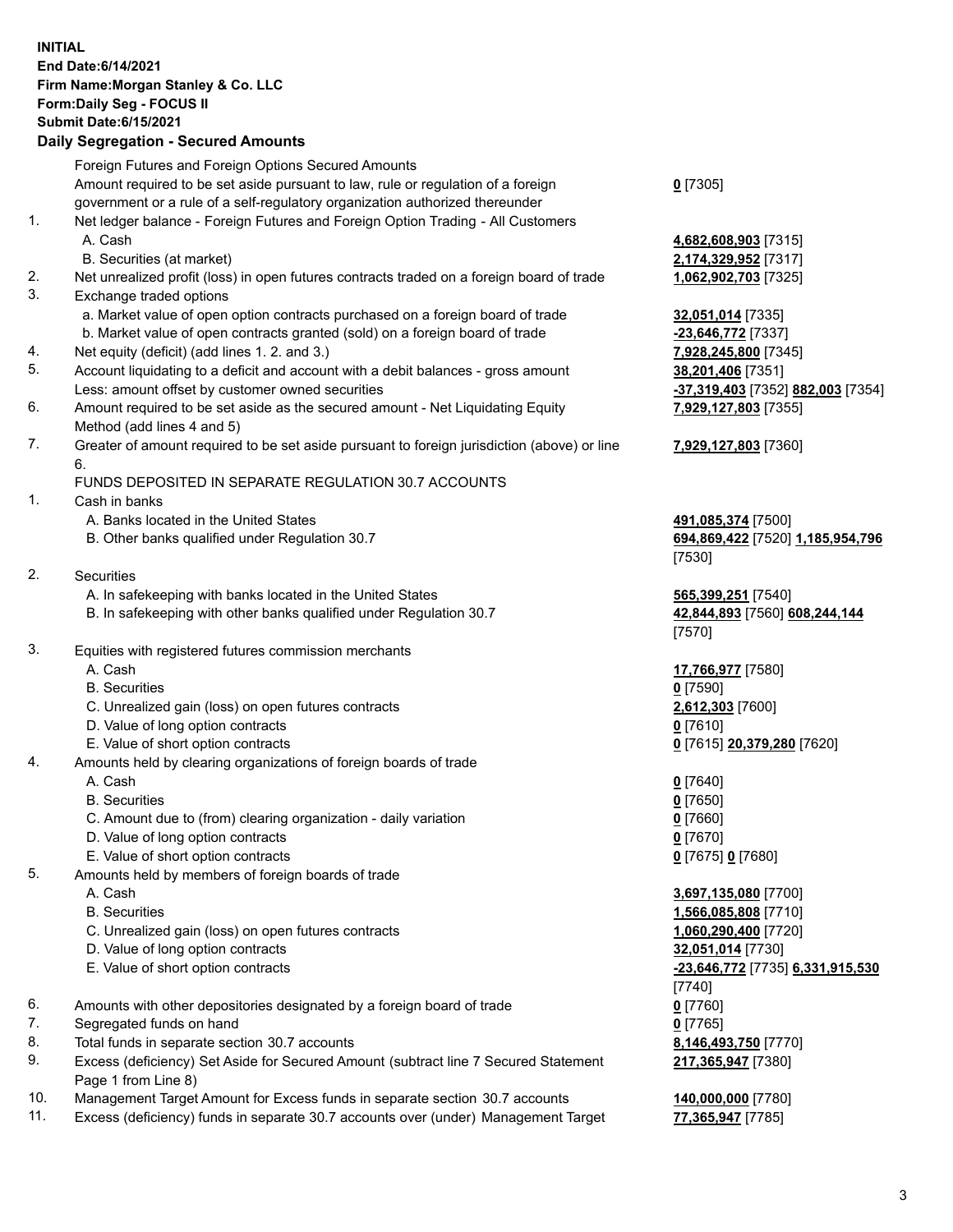**INITIAL End Date:6/14/2021 Firm Name:Morgan Stanley & Co. LLC Form:Daily Seg - FOCUS II Submit Date:6/15/2021 Daily Segregation - Segregation Statement** SEGREGATION REQUIREMENTS(Section 4d(2) of the CEAct) 1. Net ledger balance A. Cash **14,810,438,590** [7010] B. Securities (at market) **8,163,311,228** [7020] 2. Net unrealized profit (loss) in open futures contracts traded on a contract market **1,897,851,488** [7030] 3. Exchange traded options A. Add market value of open option contracts purchased on a contract market **958,487,691** [7032] B. Deduct market value of open option contracts granted (sold) on a contract market **-428,718,830** [7033] 4. Net equity (deficit) (add lines 1, 2 and 3) **25,401,370,167** [7040] 5. Accounts liquidating to a deficit and accounts with debit balances - gross amount **377,916,581** [7045] Less: amount offset by customer securities **-375,676,259** [7047] **2,240,322** [7050] 6. Amount required to be segregated (add lines 4 and 5) **25,403,610,489** [7060] FUNDS IN SEGREGATED ACCOUNTS 7. Deposited in segregated funds bank accounts A. Cash **2,212,033,488** [7070] B. Securities representing investments of customers' funds (at market) **0** [7080] C. Securities held for particular customers or option customers in lieu of cash (at market) **2,484,093,955** [7090] 8. Margins on deposit with derivatives clearing organizations of contract markets A. Cash **14,846,288,205** [7100] B. Securities representing investments of customers' funds (at market) **0** [7110] C. Securities held for particular customers or option customers in lieu of cash (at market) **5,174,681,114** [7120] 9. Net settlement from (to) derivatives clearing organizations of contract markets **32,016,893** [7130] 10. Exchange traded options A. Value of open long option contracts **958,487,691** [7132] B. Value of open short option contracts **-428,718,830** [7133] 11. Net equities with other FCMs A. Net liquidating equity **7,857,699** [7140] B. Securities representing investments of customers' funds (at market) **0** [7160] C. Securities held for particular customers or option customers in lieu of cash (at market) **0** [7170] 12. Segregated funds on hand **504,536,159** [7150] 13. Total amount in segregation (add lines 7 through 12) **25,791,276,374** [7180] 14. Excess (deficiency) funds in segregation (subtract line 6 from line 13) **387,665,885** [7190] 15. Management Target Amount for Excess funds in segregation **235,000,000** [7194]

16. Excess (deficiency) funds in segregation over (under) Management Target Amount

**152,665,885** [7198]